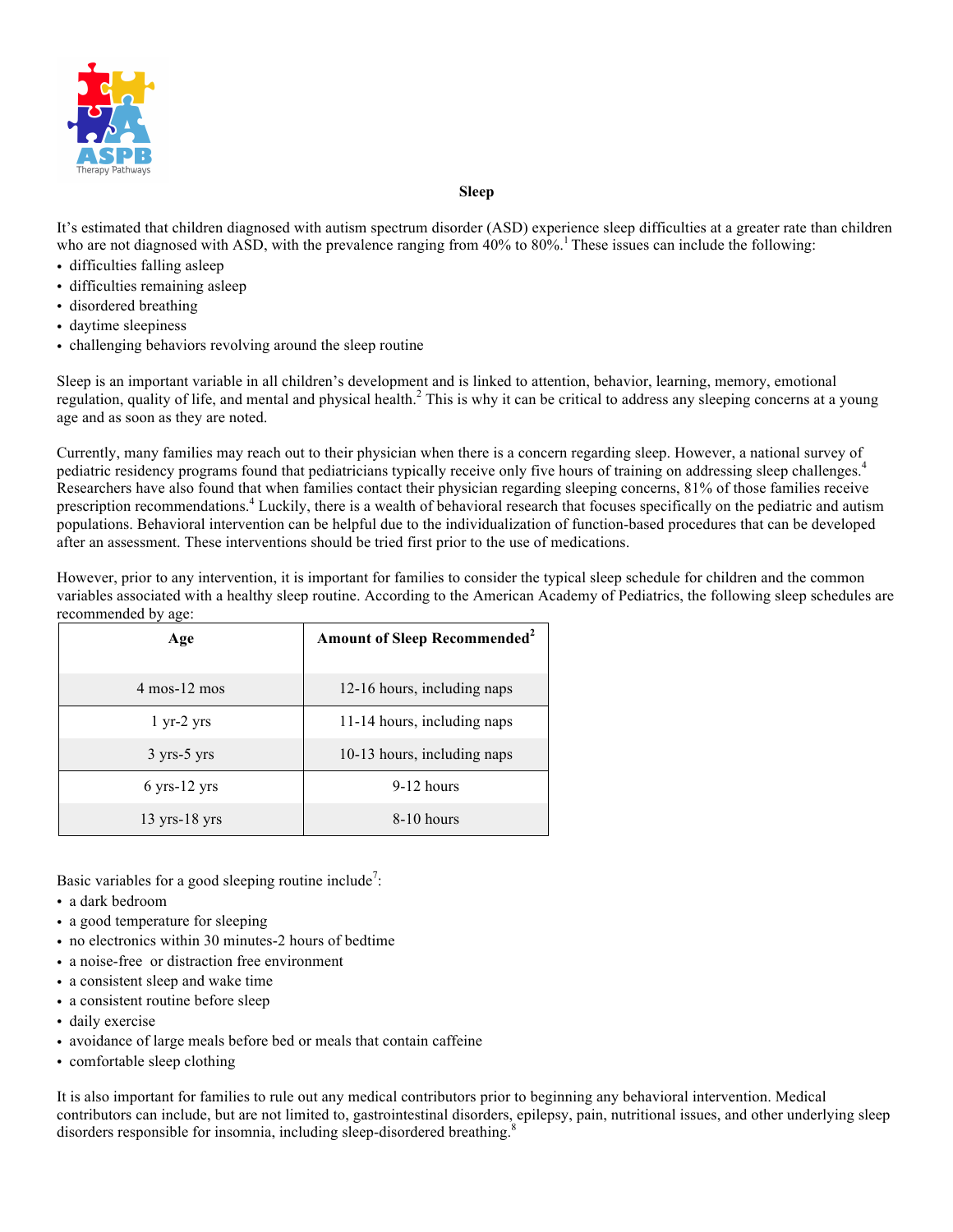

Once medical contributors have been ruled out and the basic variables associated with a good sleep routine have been evaluated, behavioral intervention should be considered. Some basic strategies that have been investigated and found to be effective in decreasing sleep difficulties while increasing overall sleep duration include:

## **Faded Bedtime:<sup>3</sup>**

This procedure involves collecting baseline data in order to determine when rapid sleep onset (i.e., the time that someone actually falls asleep) is most probable, and then adding 30 minutes to this time for the target bedtime. For example, if the average time of sleep onset for Johnny across 7 days is 12:15 pm, we would add 30 minutes to this time and put Johnny to bed at 12:45 pm. Other sleep hygiene procedures including not allowing the child to sleep during the day and never allowing the child to sleep past the prescribed wake time are also used. As the child starts successfully falling asleep within 15 minutes of being put to bed, the bedtime is gradually faded to an earlier time. In our example, if Johnny successfully falls asleep within 15 minutes of being put to bed, we would then put him to bed at 12:30 the next night.

## **Positive Routines:<sup>5</sup>**

This procedure involves establishing a routine of pleasurable and calming activities that are used just prior to bed in order to induce sleepiness. The routine of activities lasts 30-40 minutes and is kept consistent in order to establish a relationship between the calming activities and onset of sleep. Positive routines are usually paired with other intervention strategies such as the faded bedtime protocol mentioned above. The goal is to have the routine serve as a signal to the child and the child's body that bedtime is coming.

## **Function Based Interventions:<sup>4</sup>**

With function based interventions, behavior analysts work with the family to identify contingencies that are in place that lead to the interfering behavior contacting reinforcement. A disruption of this contingency is planned so that the interfering behavior's relationship to a reinforcer is weakened. For example, if after being told goodnight, Annie removes herself from bed in order to gain access to books and other small toys, intervention would involve offering access to these items during *only* the 30 minutes prior to bed. Access to these items would then be withheld after Annie is bid goodnight.

## **Bedtime Pass:<sup>6</sup>**

In this procedure, a child is given a one time pass in the form of an index card with their name on it that will allow him/her one opportunity to leave the bed or bedroom. After the bedtime passed has been used, all other attempts to leave the room are ignored.

## **Extinction/Graduated Extinction:<sup>9</sup>**

Classic extinction involves ignoring a child's behavior that follow after they are put to bed, while still monitoring for their health and safety. This procedure is recommended mostly for children whose negative bedtime behaviors are typically reinforced by the attention of parents and/or siblings or removal from the bedroom. With graduated extinction, parents systematically increase the amount of time that elapses between "well checks,": that is, if Johnny's parents typically check in on him 10 minutes after he begins to cry when being put to bed, they would begin to systematically increase the interval of time that passes before the next check. This can be done in one night, or across nights. For example, Johnny's parents might first check on Johnny at 10 minutes, and then 15 minutes, and then after 20 minutes within one nighttime routine before Johnny is able to discover a process of self-soothing and fall asleep.

## **Scheduled Awakenings:<sup>9</sup>**

With this method, baseline data is collected in order to determine when the child typically awakens in the middle of the night. Parents then awaken their child 15-30 minutes prior to this time and provide the same consequences for the child that they would when the child typically awakens in the middle of the night. These scheduled awakenings are then systematically faded.

# **Stimulus Fading:<sup>10</sup>**

For some families who co-sleep, it can be difficult to teach a child to begin to sleep on their own. This method involves slowly fading out the parents over successive nights. Initially, a family might move a child into his own room and begin sleeping with the child in the child's room. The parents might then place a mattress next to the child's bed and begin sleeping next to the